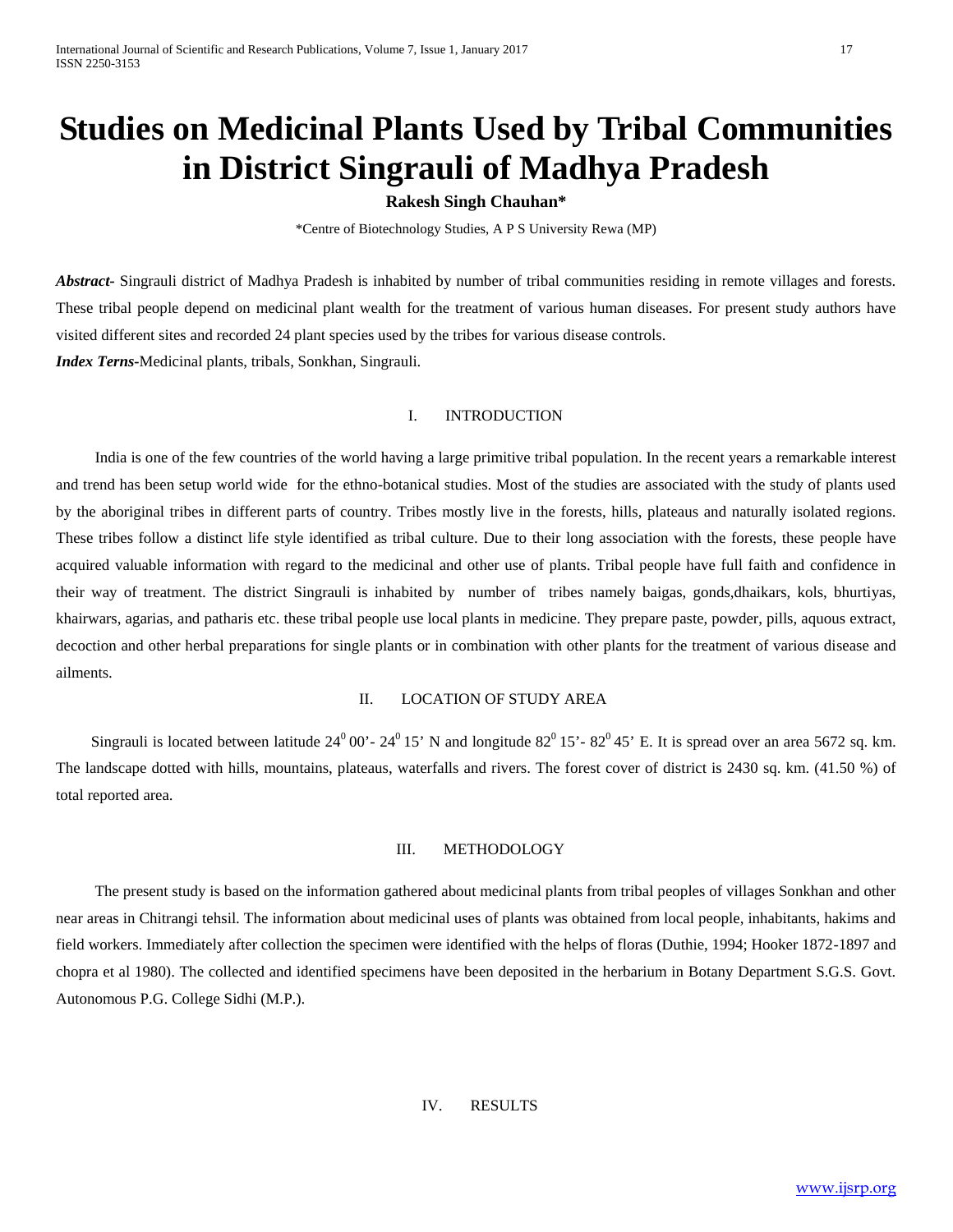Some of medicinal plants used by tribal people of village Sonkhan and other near areas for the treatment of various disease are mentioned below :

- 1. *Aegle marmelos correa* (rutaceae) Bel: The pulp of the ripe fruits are useful in the disorders of the stomach.
- 2. *Calatropis procera* R. Br; (Asclapediaceae) Aak: The latex of the stem is used in rheumatism and leprosy.
- 3. *Ricinus communis* **Linn** ( Euphorbiaceae) Arandi: Oil obtained from seed is highly purgative
- 4. *Azaricticha indica* **Linn**. (Meliaceae) Neem: Leaves and stems are Insecticidal, carminative, expectorant, antihelmintic.
- 5. *Alstonia scholaries***, R. Br;** ( Apocynaceae) Chatium Barks of plants used in malaria, dysentery and snake bite and their milky juice is applied to ulcers.
- 6. *Asperagus racemosus* **Willd**. ( Liliaceae) Satawar: The tuberous roots are powdered and mixed in water and given to woman for strength and vigour
- 7. *Aristolochia indica* **Linn** ( Poaceae) Isharmul: The powdered roots are given in honey for leucoderma and juive of leaces for snake bites.
- 8. *Bryonopsis laciniosa* **Linn** ( Cucurbitaceae) Shivlingee: The plants are used in bilious attacks and also in fever with flatulence.
- 9. *Cyperus rotundus* **Linn** ( Cyperaceae) Motha: The tuberous roots are used in disorders of stomach and disorders of bowels.
- 10. *Fumaria indica* **Linn** ( Famariaceae) Pit papara : The powder of dried plants are very usefull to purify blood in skin diseases.
- 11. *Gravia asiatica* **Linn** ( Tiliaceae) Phalsa : The leaf paste is used as application to postural eruptions and their fruits in stomach and cooling diseases.
- 12. *Holarrhena antidysenterica* **Linn** ( Apocynaceae) Kurchi: The bar decoction is rubbed over the body in dropsy and their seed powder is used externally as well internally for fever and intestine warms.
- 13. *Moringa oleifera* **Linn** ( Moringaceae) Munga: The paste of root bark is applied on boils for suppression as well as suppuration and root decoction is taken orally in scorpion bite.
- 14. *Martynia annua* **Linn** ( Pedaliaceae) Bichu : The leaves of plants are given in epilepsy, applied to tuberous glands of neck and their juice are used as gargel for sore throat.
- 15. *Nyctanthes arbortristis* **Linn** ( Oleaceae) Harsinghar : The leaves of plants are useful in fever and rheumatism.
- 16. *Operculine turpethum* **Linn** ( Convolvulaceae) Nisoth : The powdered roots are given in scorpion sting and snake bite.
- 17. *Rauwolfia serpentina* **Benth**. (Apocynaceae) Sarpgandha: The powdered roots are given in reduction of blood pressure , remedy in painful affections of the bowels leaves juices are used for removal of opacities of cornea of eyes.
- 18. *Scherebera swietenioides* **Roxb**. (Oleaceae) Ghanta: The decoction of stem bark is used to cure mental depression.
- 19. *Tinospora cordifolia* **Miers** (Menispermaceae) Guruch: The aquous extraction of stem is given to cure nocturnal emissions and plant paste is also applied to bone fractures.
- 20. *Teramnus Labialis* **Spreng** (Fabaceae) Mashaparni: The fruits of plants are used in nerve diseases, paralysis.
- 21. *Tamarindus indica* **Linn**. (caesalpiniaceae) Imli: The leave juice is applied on eyes to cure inflammation.
- 22. *Gymenema sylvestre* **R. br;** (Asclapediaceae) merasingi: The leaves of plants are used in diabetes, chewed to cure glycosurea.
- 23. *Venda Tesellata* **Roxb. Hook** (Orchidaceae) Bandh, Rasna: The warm leaf juice is used to cure boils inside the ear and put in ear for internal ear ache.
- 24. *Woodfordia fruiticosa* **Linn** (Lytheraceae) Dhawai: The stem paste is used for healing of cut and wounds